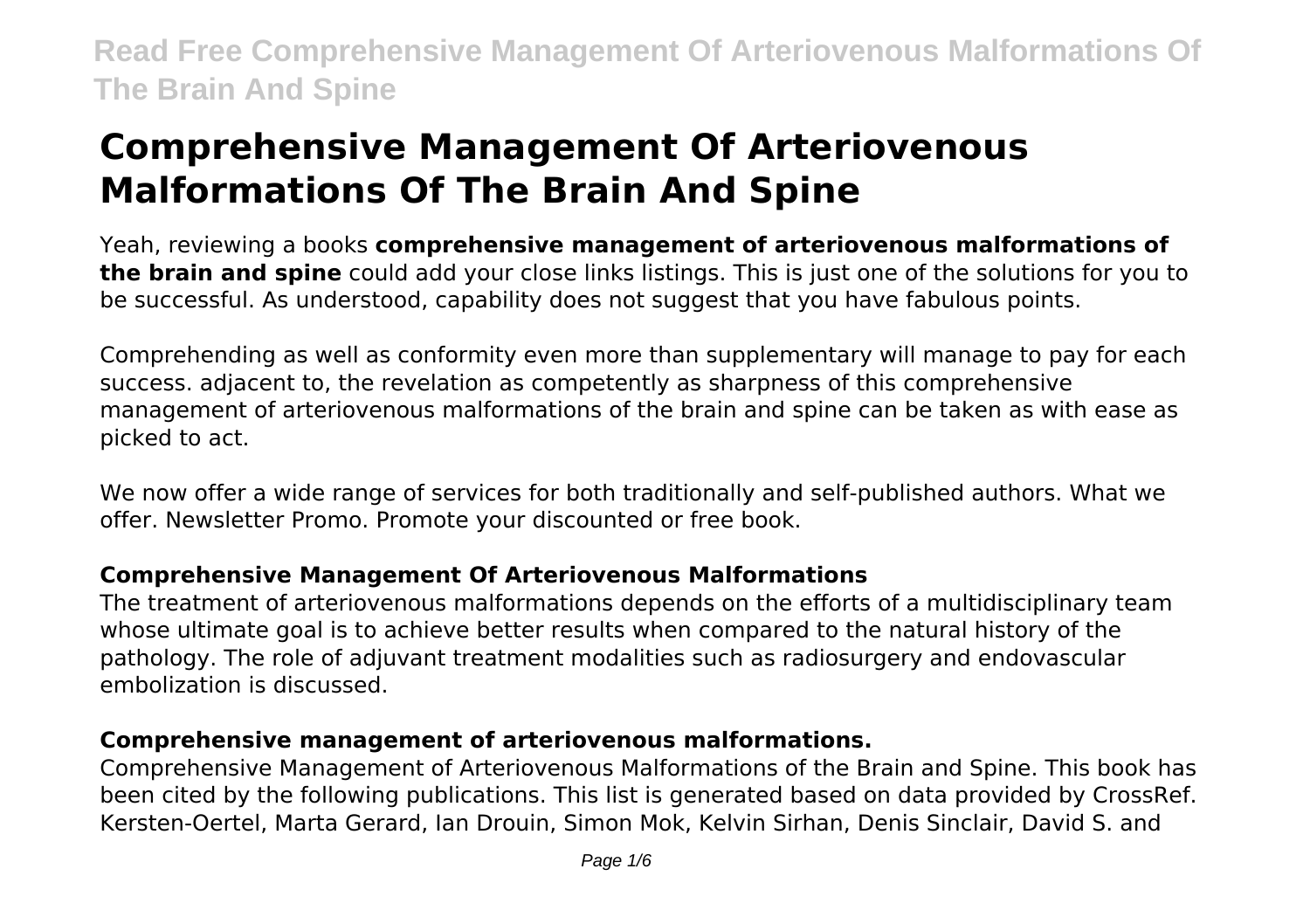Collins, D. Louis 2015.

#### **Comprehensive Management of Arteriovenous Malformations of ...**

Vascular malformations of the brain and spine pose many management challenges. This text provides a comprehensive, state-of-the-art review of the natural history, treatment options, and outcomes of patients with these conditions.

#### **Comprehensive Management of Arteriovenous Malformations of ...**

Treating AVM as soon as possible is the best way to avoid serious complications. AVMs sometimes require a combination of treatments, including surgery, embolization and radiation. Surgery: Surgical resection is performed to remove the tangled blood vessels. The surgeon uses a procedure called a craniotomy to reach the brain, during which a small opening is created in the skull.

#### **Arteriovenous Malformation (AVM) Management and Treatment ...**

Comprehensive Management of Arteriovenous Malformations of the Brain and Spine Edited by Robert F. Spetzler , Douglas S. Kondziolka , Randall T. Higashida , M. Yashar S. Kalani Online ISBN: 9781139523943

#### **Surgical approaches and nuances for arteriovenous ...**

Superselective intra-arterial embolization (SIAE), sclerotherapy, bone wax packing of bone cavity and curettage, radiotherapy, and surgical resection were used alone or in combination in 28 patients with AVMs in the oral and maxillofacial region.

#### **Comprehensive Treatment of Arteriovenous Malformations in ...**

Cambridge University Press 978-1-107-03388-7 — Comprehensive Management of Arteriovenous Malformations of the Brain and Spine Edited by Robert F. Spetzler, Douglas S. Kondziolka, Randall T.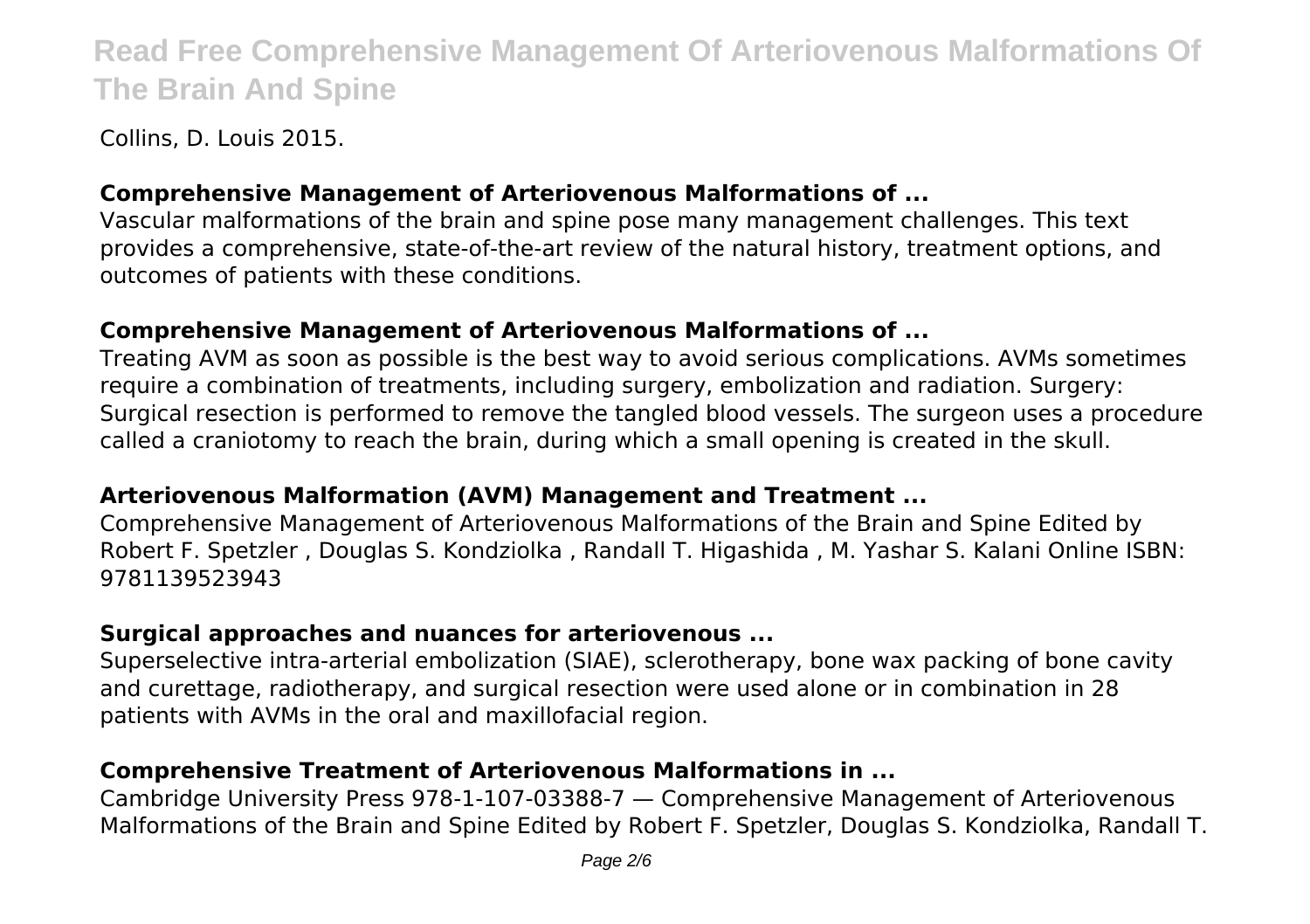Higashida, M. Yashar S. Kalani Frontmatter More Information © in this web service Cambridge University Press www.cambridge.org

#### **of the Brain and Spine of Arteriovenous Malformations ...**

Arteriovenious malformations (AVMs) are associated with significant morbidity and mortality, and have a rupture risk of ~3% per year. Treatment of AVMs must be tailored specifically to the lesion, with surgical resection being the gold standard for small, accessible lesions. Pre-operative embolization of AVMs can

#### **Comprehensive Endovascular and Open Surgical Management of ...**

In an arteriovenous malformation (AVM), blood passes quickly from the artery to vein, disrupting the normal blood flow and depriving the surrounding tissues of oxygen. An arteriovenous malformation (AVM) is an abnormal tangle of blood vessels connecting arteries and veins, which disrupts normal blood flow and oxygen circulation.

#### **Arteriovenous malformation - Symptoms and causes - Mayo Clinic**

Comprehensive evaluation of a patient with an AVM includes a detailed clinical examination and radiological clarification of the anatomy with MRI scanning and arteriography. After the comprehensive evaluation has been performed, decisions can be made regarding the best management approach by comparing the natural history of the lesion with the ...

#### **Recommendations for the Management of Intracranial ...**

The management options for brain AVMs (ruptured or un-ruptured) include observation or various treatment techniques, such as microsurgical techniques, endovascular embolization and stereotactic radiotherapy used alone or in combination with varying degrees of treatmentassociated morbidity and mortality.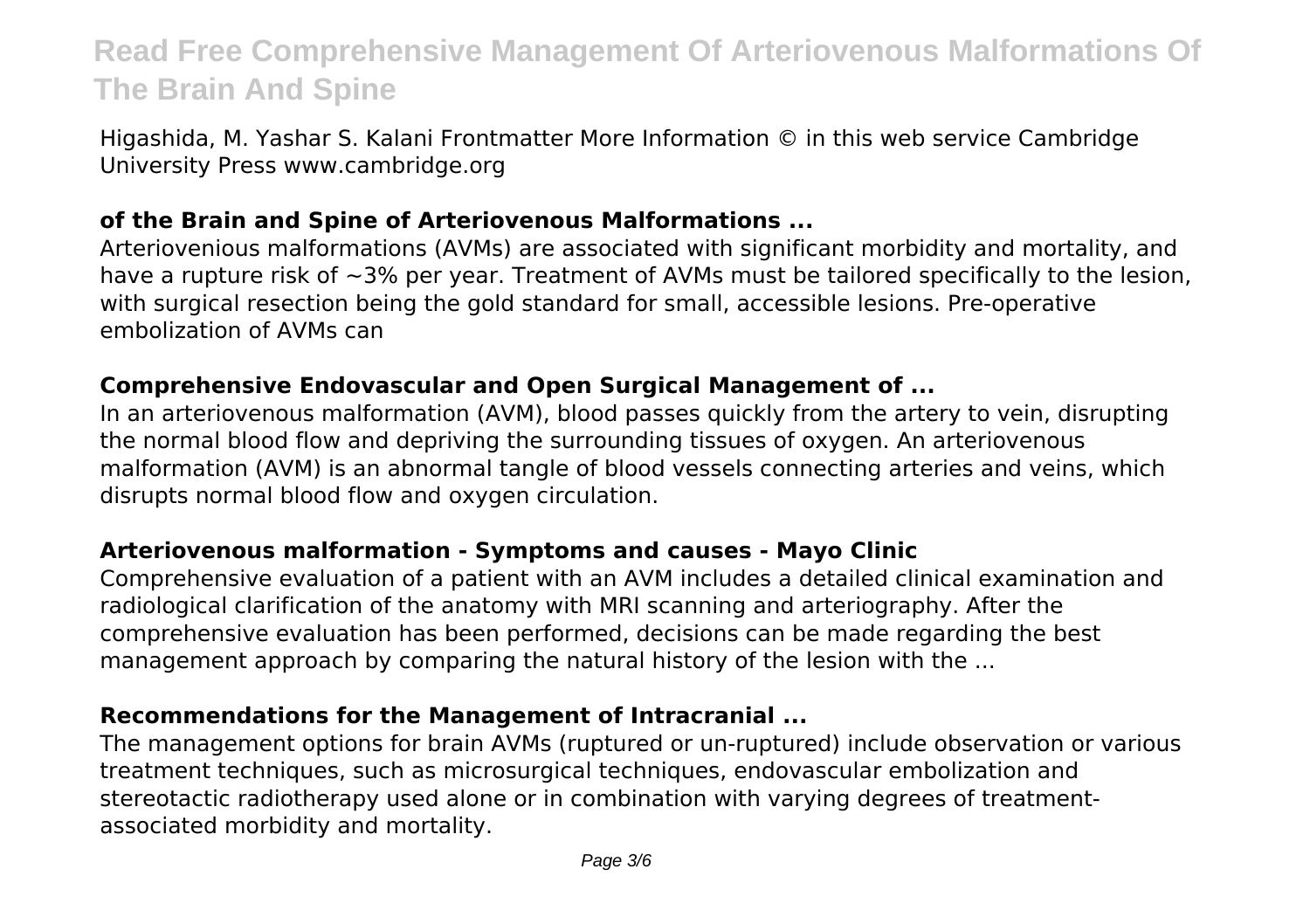#### **Arteriovenous Malformations – Symptoms, Diagnosis and ...**

Specialty. Neurosurgery. Arteriovenous malformation is an abnormal connection between arteries and veins, bypassing the capillary system. This vascular anomaly is widely known because of its occurrence in the central nervous system (usually cerebral AVM ), but can appear in any location.

#### **Arteriovenous malformation - Wikipedia**

Endovascular embolization is used for arteriovenous malformations deep in the brain or spinal cord tissue. In this procedure, a thin, flexible tube called a catheter is guided to the AVM to close...

#### **Arteriovenous Malformations: Causes, Symptoms, and Diagnosis**

Pulmonary arteriovenous malformations (PAVMs) are abnormal direct vascular communications between pulmonary arteries and veins which create high-flow right-to-left shunts. They are most frequently congenital, usually in the setting of hereditary hemorrhagic telangiectasia (HHT). PAVMs may be asymptomatic or present with a wide variety of clinical manifestations such as dyspnea, hypoxemia, or ...

#### **Approach to Pulmonary Arteriovenous Malformations: A ...**

Brain arteriovenous malformations (bAVMs) are uncommon vascular lesions that present with spontaneous intracranial hemorrhage (ICH), seizures, or headache and typically in young adults. 1 – 3 A large proportion of patients are diagnosed with incidental asymptomatic bAVMs after brain imaging is obtained for other reasons. 4 Current treatment options include conservative management, surgical resection, stereotactic radiosurgery (SRS), endovascular embolization, or combinations of these ...

#### **Management of Brain Arteriovenous Malformations: A ...**

Page  $4/6$